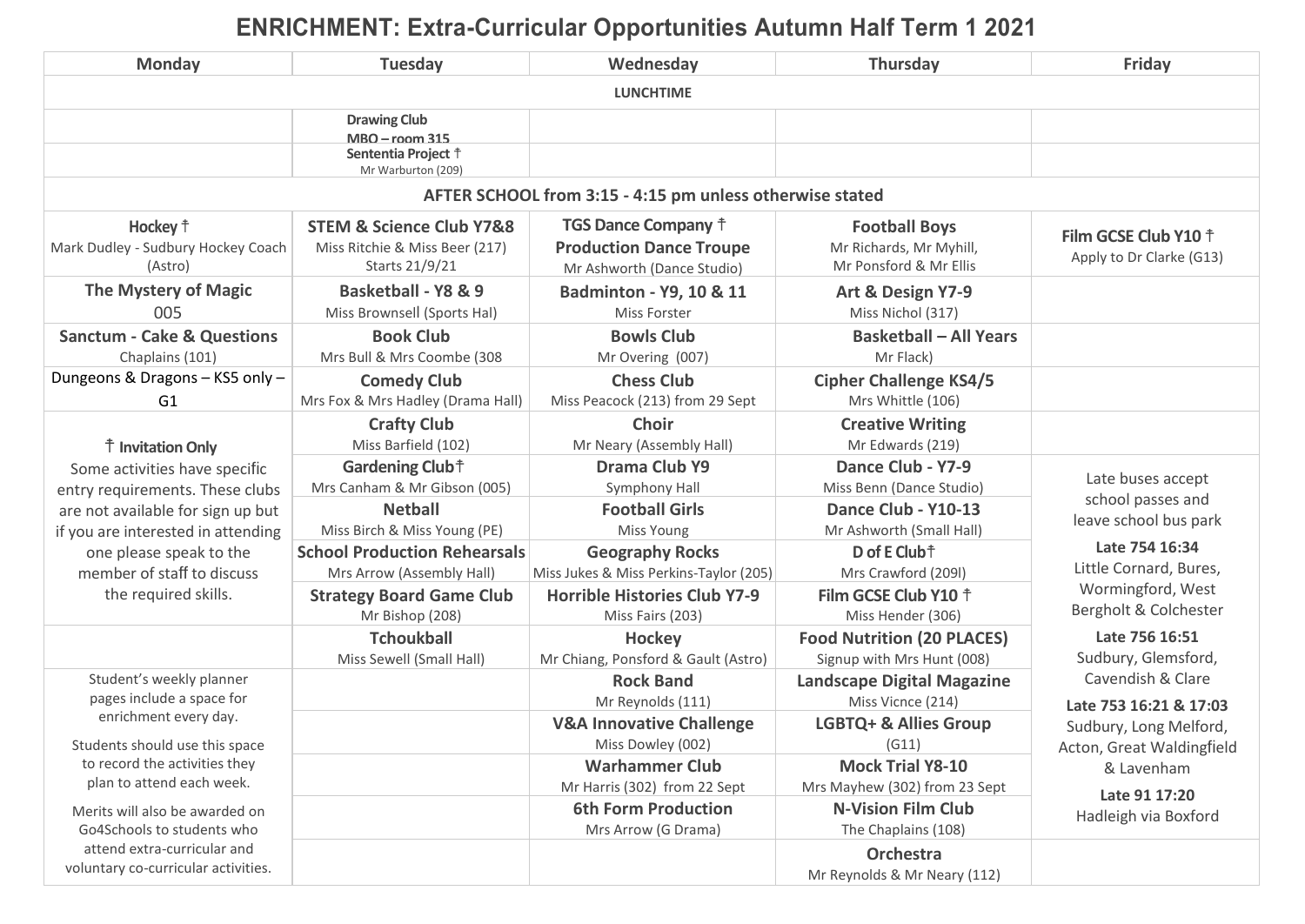| Philosophy: What is reality?  |  |
|-------------------------------|--|
| Mrs Wood & Mr Warburton (206) |  |